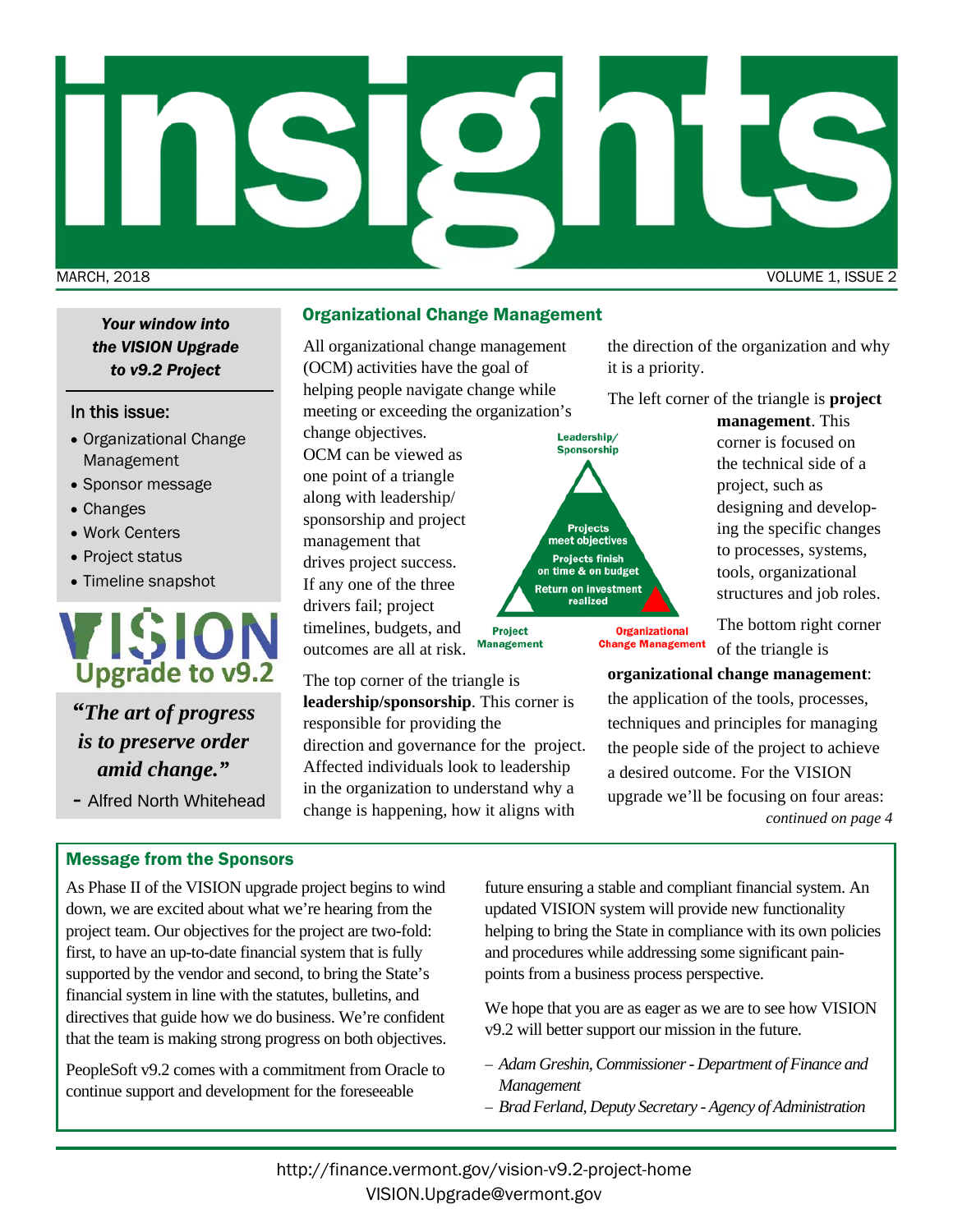# **Changes**

We'll be highlighting certain changes here, please visit our website for a complete list of changes and how they may impact you.

| <b>MODULE</b>           | <b>CHANGE</b>                                                                                                                                                           | <b>WHAT IT MEANS FOR YOU</b>                                                                                                                                                                                                                                                                              |
|-------------------------|-------------------------------------------------------------------------------------------------------------------------------------------------------------------------|-----------------------------------------------------------------------------------------------------------------------------------------------------------------------------------------------------------------------------------------------------------------------------------------------------------|
| <b>Accounts Payable</b> | Changing the address on the voucher invoice line will<br>automatically update the address on the payments<br>page.                                                      | You will no longer have to remember to manually up-<br>date the address on the Payments page of a voucher if<br>the default address is not being used.                                                                                                                                                    |
| Travel & Expense        | A pop-up message to notify the user that there is an<br>approved travel authorization that may need to be<br>associated with the expense report.                        | You will receive a message indicating that you may<br>have a travel authorization to apply to the expense<br>report and you will need to click OK to continue with the<br>expense report.                                                                                                                 |
| Travel & Expense        | Bill Type on expense report will automatically get<br>updated to "taxable" if the expense line transaction<br>date is greater than 60 days old.                         | In 8.8 you are required to change the billing type from<br>non-taxable to taxable upon getting an error. In 9.2 the<br>bill type will automatically update and provide you with a<br>warning that the expense line will be taxed.                                                                         |
| Travel & Expense        | Expense Coordinators will be able to send back for<br>revision an expense report or cash advance that has<br>been approved for payment in error.                        | This will allow expense coordinators to send back expense<br>reports and cash advances for revision that were approved<br>for payment in error without having to contact Financial<br>Operations to have them perform this function for them.                                                             |
| Travel & Expense        | Add Travel Authorization ID field as a search option<br>when searching for a Cash Advance.                                                                              | You will have an additional option to search for cash<br>advances by using the travel authorization associated with<br>the cash advance.                                                                                                                                                                  |
| Travel & Expense        | Duplicate checking on expense reports will occur<br>when the employee clicks on save for later or submit.                                                               | You will have the ability to review duplicate exceptions and<br>correct before submitting for approval or saving for later.<br>You will need to click ok to continue the save or submit<br>process or cancel to go back to the expense report and<br>review errors and make changes.                      |
| Travel & Expense        | A pop-up message will remind user to apply the cash<br>advance when an expense report is associated with<br>a travel authorization that is linked to a cash<br>advance. | You will see a message if there is an associated cash<br>advance requiring you to click OK before you can proceed<br>with the expense report.                                                                                                                                                             |
| Asset Management        | New Profiles in 9.2 will be created that will be tied to<br>dollar thresholds.                                                                                          | You will no longer have to decide on when to choose an<br>"Expenses" profile or a "Depreciable" profile. You will<br>choose the profile based on what the asset is and the<br>system will decide whether it should be capitalized or<br>tracked.                                                          |
| <b>General Ledger</b>   | There will be a system edit that compares the fiscal<br>year associated with the budget journal date with the<br>budget period on all Budget Journals.                  | You will no longer be able to enter a budget period that is<br>different than the fiscal year on budget journals. This will<br>eliminate the need for Finance to unpost budget journals<br>with the fiscal year and budget period out of sync requiring<br>departments to reenter the journals correctly. |
| <b>Grants Tracking</b>  | The award page will now allow for attachments.                                                                                                                          | You will be able to attach copies of the grant agreement<br>part 1 and 2 to each grant award entry.                                                                                                                                                                                                       |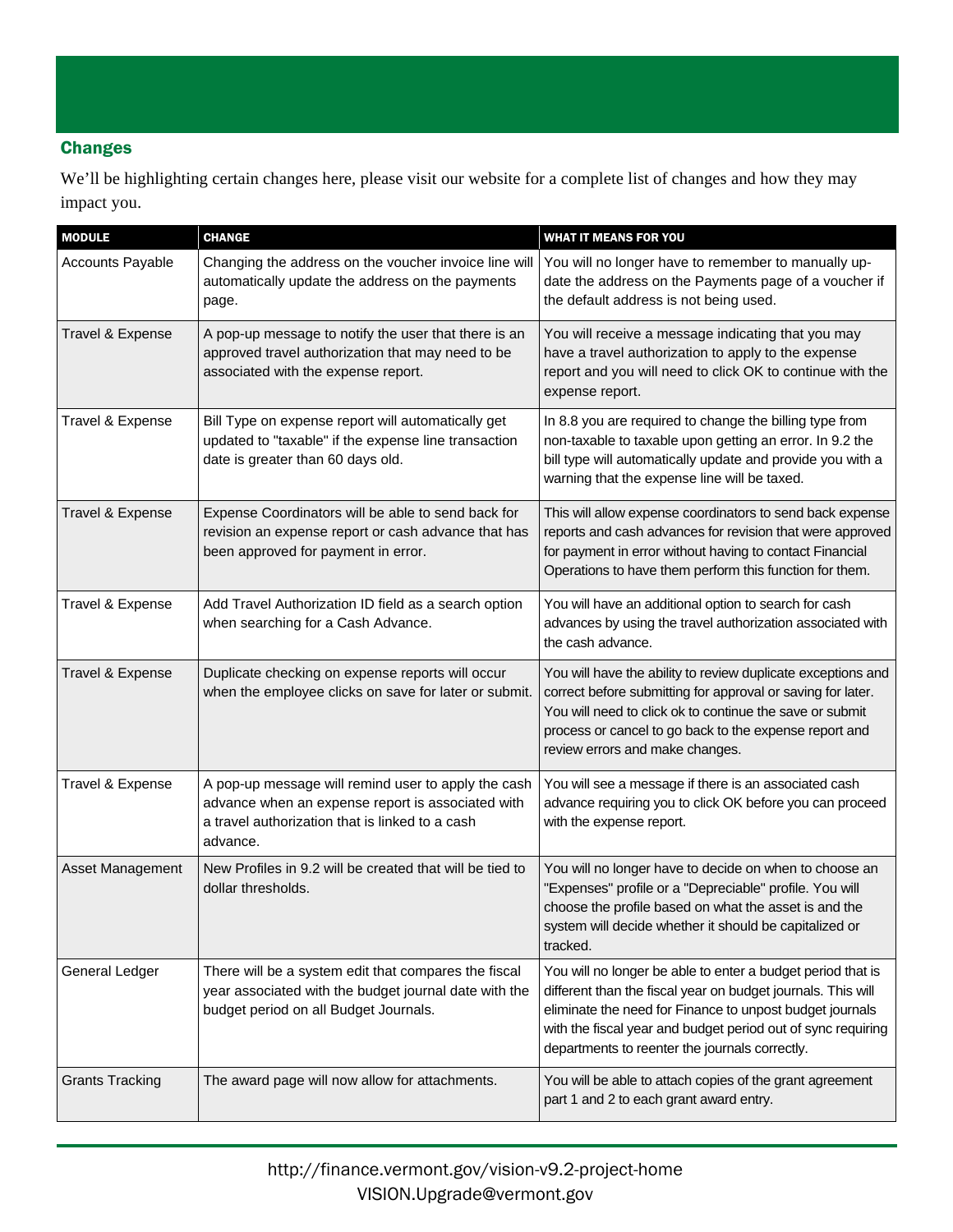# **WorkCenters**

In VISION 9.2 WorkCenters will bring together all of the tools you need in one place. You'll see your pending work, links to business processes, and reports and queries for each module, making it easy to navigate and get your work done efficiently.